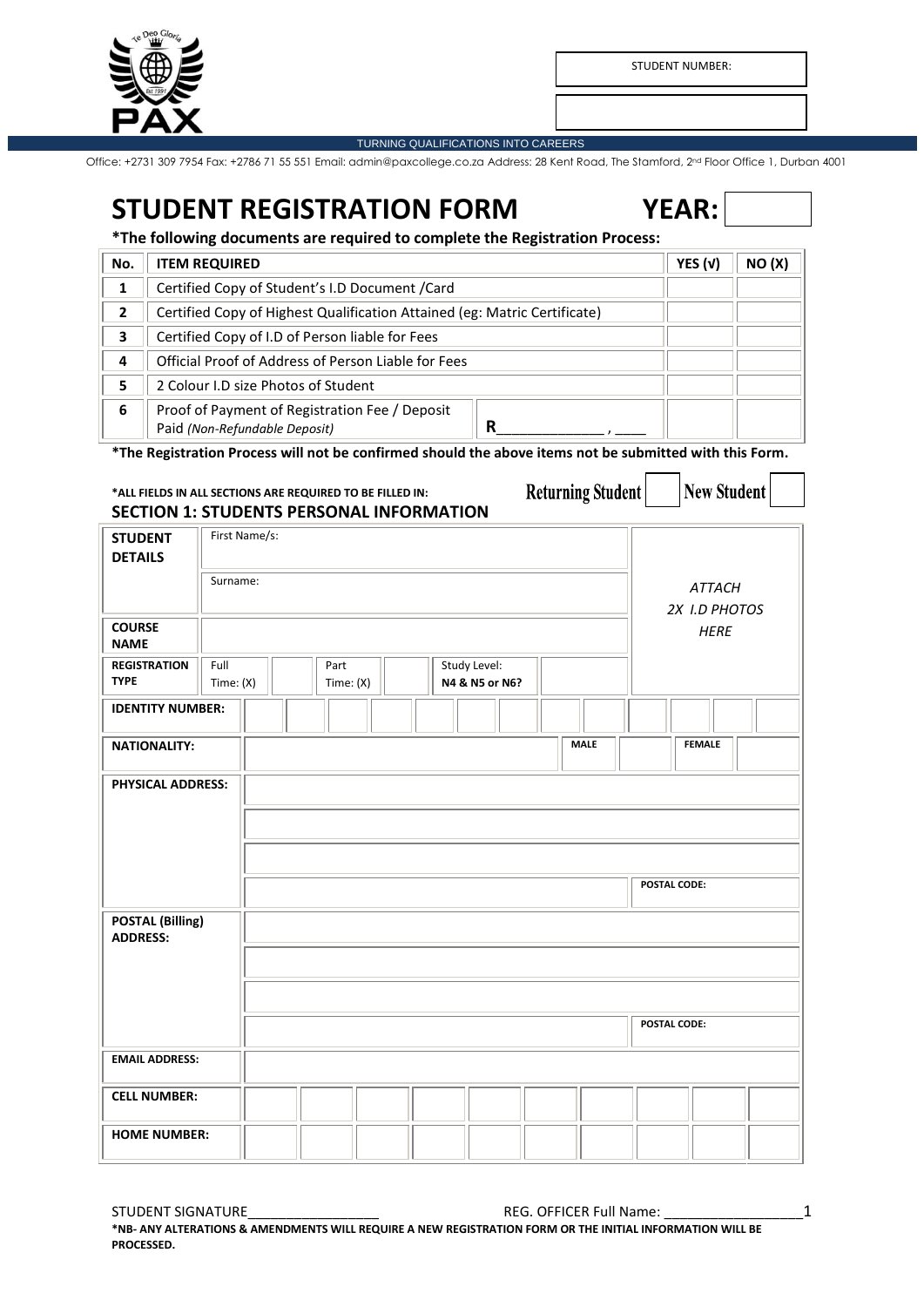

#### TURNING QUALIFICATIONS INTO CAREERS

Office: +2731 309 7954 Fax: +2786 71 55 551 Email: admin@paxcollege.co.za Address: 28 Kent Road, The Stamford, 2nd Floor Office 1, Durban 4001

## **SECTION 2: STUDENT'S NEXT OF KIN DETAILS:**

| <b>NEXT OF KIN FULL NAME:</b>    |  |  |  |  |  |
|----------------------------------|--|--|--|--|--|
| <b>CONTACT NUMBER:</b>           |  |  |  |  |  |
| <b>RELATIONSHIP: MOTHER,ETC?</b> |  |  |  |  |  |
| <b>PHYSICAL ADDRESS:</b>         |  |  |  |  |  |
|                                  |  |  |  |  |  |

# **SECTION 3: ACADEMIC INFORMATION**

|                            | <b>COURSE NAME:</b>                                                        |            |                                       |                                    |                        |
|----------------------------|----------------------------------------------------------------------------|------------|---------------------------------------|------------------------------------|------------------------|
|                            | <b>MODULE NAME</b><br>(Maximum of 6 and Minimum of 4 Modules per Semester) | N4/<br>5/6 | NEW REG/<br>REWRITE/<br><b>RE-REG</b> | <b>STUDENT</b><br><b>SIGNATURE</b> | REG.<br><b>OFFICER</b> |
|                            | $1 -$                                                                      |            |                                       |                                    |                        |
|                            | $2 -$                                                                      |            |                                       |                                    |                        |
|                            | $3-$                                                                       |            |                                       |                                    |                        |
|                            | $4-$                                                                       |            |                                       |                                    |                        |
| $1^{57}$ semester          | $5-$                                                                       |            |                                       |                                    |                        |
|                            | $6-$                                                                       |            |                                       |                                    |                        |
|                            | $1 -$                                                                      |            |                                       |                                    |                        |
|                            | $2 -$                                                                      |            |                                       |                                    |                        |
|                            | $3-$                                                                       |            |                                       |                                    |                        |
|                            | $4-$                                                                       |            |                                       |                                    |                        |
| $2^{\mathrm{ND}}$ semester | $5-$                                                                       |            |                                       |                                    |                        |
|                            | $6-$                                                                       |            |                                       |                                    |                        |

# **SECTION 4: STUDENT CODE OF CONDUCT**

**1)** Any student shall be guilty of misconduct if:-

a) In or outside the building of the college or on off the premises of the building, he or she conducts himself/herself in a manner which, in the opinion of the management, is or could be detrimental to the good name of the college or to the maintenance of order and discipline at the college.

- b) He/she wilfully destroys damages, defaces, alienates, or appropriates to himself/herself any property of the college.
- c) He /she infringes the by laws, regulations or rules for the control of examinations and class tests.
- d) He/she refuses to carry out any lawful order.
- e) He/she infringes the rules and regulations of the college.
- f) He/she infringes the college with false information or withholds any material information.
- **2)** Any charge of misconduct shall in the first instance be laid before the college counsellor.

**3)** If the college counsellor is of the opinion that a charge of misconduct against is of a sufficiently serious nature, the counsellor may forbid the student to attend any lectures or participate in any student activities.

- **4)** In addition to anything contained in these rules and regulations a student be guilty of a disciplinary offence is:
	- a) If he/she becomes a member of any student's organisation within or outside which is not approved by management.
- b) If a student establishes any club, society, or association at the college without the prior approval of the college

c) If a student is under the influence of, in possession of, supplies alcohol or illegal drugs in the precincts of the college.

**5)** In the event of management finding a student guilty of breaking a rule or regulation, it may impose one or more of the following sentences:<br>a) a repri

- a) a reprimand
- b) a warning
- c) a fine not exceeding R 2000,00
- d) Exclusion from the college or such portion thereof as may be specified for a stated period.
- e) Expulsion from the college

# STUDENT SIGNATURE THE REG. OFFICER Full Name:  $\overline{a}$  2

**\*NB- ANY ALTERATIONS & AMENDMENTS WILL REQUIRE A NEW REGISTRATION FORM OR THE INITIAL INFORMATION WILL BE PROCESSED.**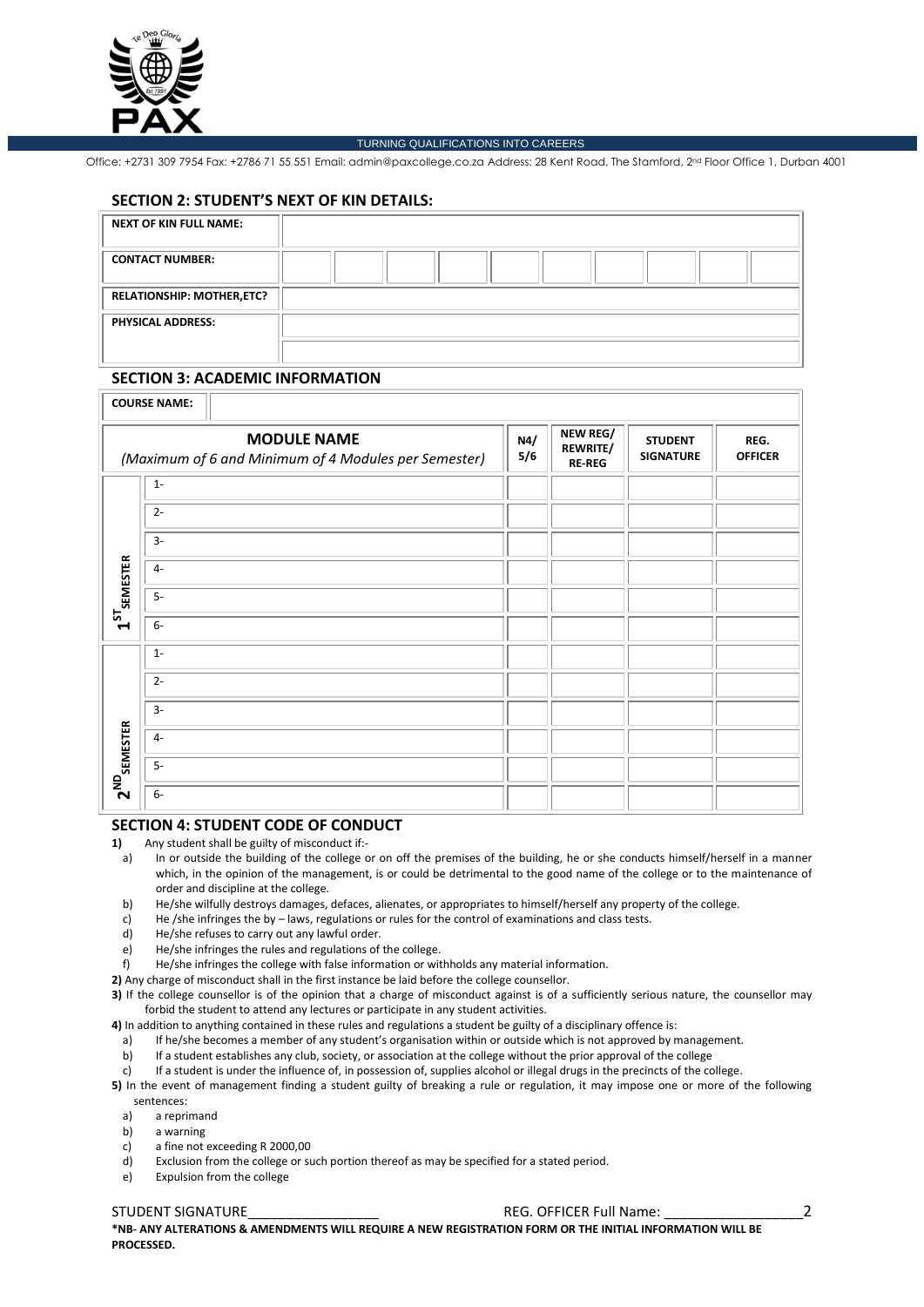

#### TURNING QUALIFICATIONS INTO CAREERS

Office: +2731 309 7954 Fax: +2786 71 55 551 Email: admin@paxcollege.co.za Address: 28 Kent Road, The Stamford, 2nd Floor Office 1, Durban 4001

## **SECTION 5: FINANCEMETHOD***\*( Mark with 'X' )*

| <b>FEE</b><br>ном | OWN<br>- NI | LOAN.<br>. INI      | <b>PLAN</b><br>INS<br><b>MEN</b> |  |
|-------------------|-------------|---------------------|----------------------------------|--|
| าble<br>(Non-R    |             | <b>TION</b><br>- 11 | EMENT                            |  |

## **SECTION 6: FINANCE / INSTALLMENT PLAN AGREEMENT***\*( To be filled out by Fee Payer / Guarantor )*

\*This agreement plan is to be read in conjunction with the signed Registration Form in accordance to the Rules and Regulation of the Institute. **To be attached to Registration Form and Statement of Fees & Instalment Schedule**. **1. FEE PAYER's or Finance Guarantor's Details:**

# **FULL NAME OF PERSON RESPONSIBLE FOR FINANCE I.D No. of Responsible Person: POSTAL ADDRESS: (Billing Address) POSTAL CODE: EMAIL ADDRESS: CELL NUMBER: HOME NUMBER: FEE PAYER'S NEXT OF KIN FULL NAME: NEXT OF KIN CONTACT NUMBER:**

#### **2. Instalment Details:**

| Date of Opening Balance:<br>20   | <b>Total Amount Due to PAX</b><br><b>Commercial College t/a PAX COLLEGE:</b>                             | R |
|----------------------------------|----------------------------------------------------------------------------------------------------------|---|
| Date of Last Instalment:<br>20   | I as the Responsible Person accept to pay my Instalment on<br>the - $(1st)$ - no other option permitted* |   |
| <b>INSTALMENT DUE PER MONTH:</b> | <b>CASH, Bank Cash Deposit or</b><br><b>EFT Paymentor STUDENT LOAN:</b>                                  |   |

#### **3. Declaration:**

#### I Mr/Mrs/Miss/Ms\_\_\_\_\_\_\_\_\_\_\_\_\_\_\_\_\_\_\_\_\_\_\_\_\_\_\_\_\_\_\_\_\_\_\_\_\_\_\_\_\_\_\_\_\_\_\_\_\_\_\_\_\_\_\_\_\_\_\_\_\_\_\_\_\_\_\_\_\_\_\_\_\_\_\_

as the financially responsible person, accept to the above-mentioned Instalment Plan Agreement read in conjunction with the accepted Registration Form and Instalment plan schedule for the above-mentioned student at PAX COLLEGE for the study duration as indicated and accepted.

I therefore accept to the terms and conditions of the instalment amount and the instalment date signed above and ensure by good faith that the payment will be made regularly according to the date signed and agreed above.

Should I falter in this regard, I accept to the terms of a **5% additional interest charge per month** on the student account for all instalment payments paid later than 7days past the agreed instalment date.

Should the Student attend PAX College for a minimum of 30 academic Days, the student account will be billed for the Total amount of the Student Fees owed to the College in respect of the agreed registration period.

#### **4. Terms & Conditions**

Should the Applicant not adhere to the above-mentioned Instalment Plan Agreement, PAX COLLEGE reserves the right to take legal action through official Debt Collectors to retrieve all moneys owed.

#### **Signature of Responsible Person: \_\_\_\_\_\_\_\_\_\_\_\_\_\_\_\_\_\_\_\_\_\_\_\_\_\_\_\_\_\_\_\_\_\_Date: \_\_\_\_\_\_\_\_\_\_\_\_\_\_\_**